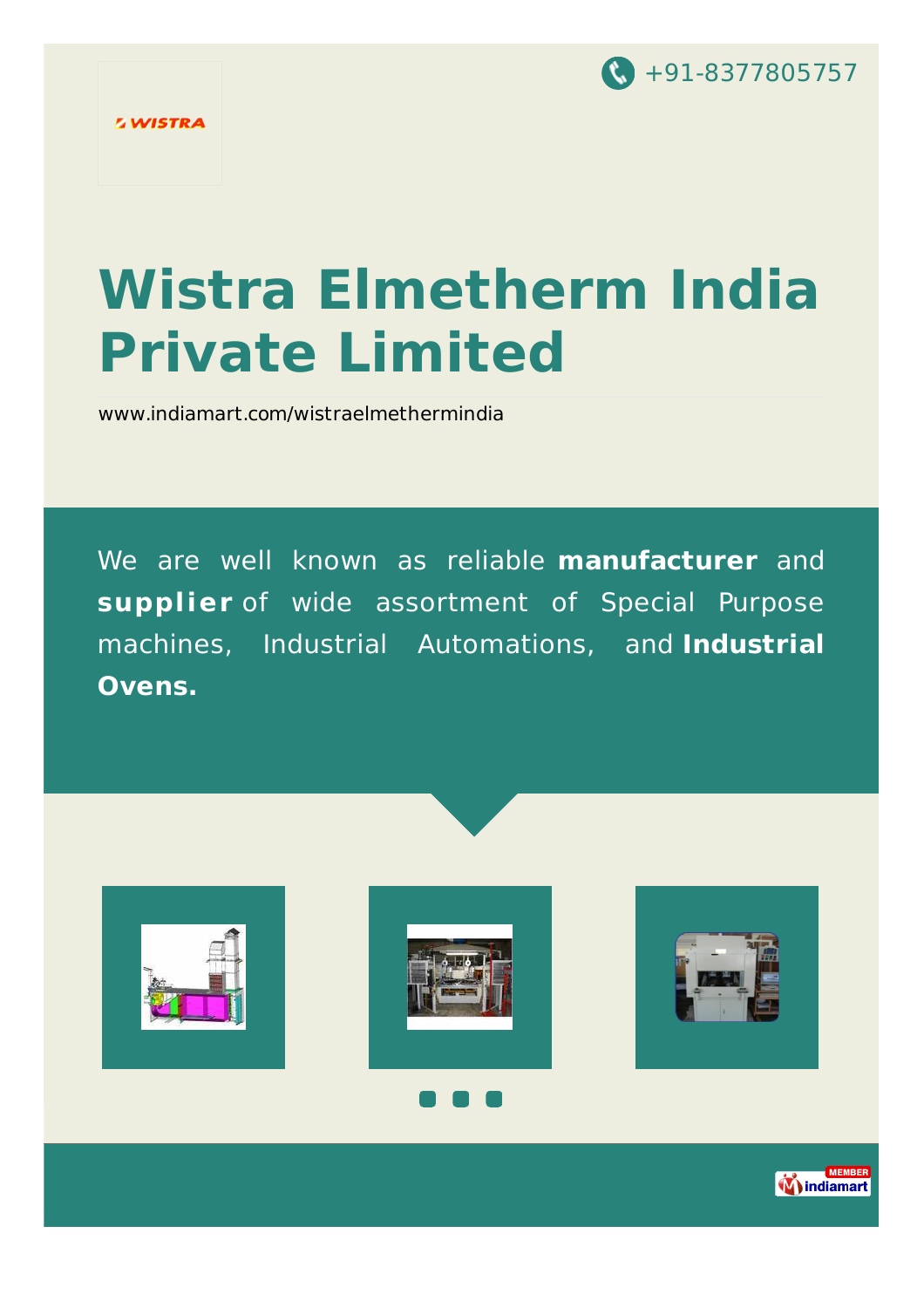#### Profile

Established in the year **2009,** at **Bengaluru (Karnataka, India)** we, "**Wistra Elmetherm India Private Limited**", are well known as reliable **manufacturer** and **supplier** of wide assortment of **Industrial Ovens**. This highly efficient product range includes **Kilns, Batch Ovens, Conveyor Ovens, Vertical Ovens, Carousel Ovens**. All our products are fabricated using the best grade raw material in compliance with the international quality standards.

Our state-of-the-art manufacturing facility enables us to provide our clients with superior quality products that feature the most innovative designs. These industrial ovens are tested for durability and reliability by our quality analysts, who leave no stones unturned to ensure that our clients get only the best products from us. Further, our advanced infrastructural facilities and in-depth industrial knowledge of our professionals about the latest technology have helped us in meeting our clients' upcoming requirements. In addition, our professionals work with client-centric and quality-oriented approach in offering utmost satisfaction to our clients. Quality, competitive pricing, customization and effective after sales services are some key factors due to which, we have managed to gain strong foothold in the market.

Under the motivating guidance of managing director **Mr. Philippe Blandinieres (Wistra Elmetherm France) and dynamic team leader and Director Mr. M. S. Shivaraj,** we have reached new heights and evolved into reputed manufacturer and supplier in the market. With their revolutionary vision and constant motivation to excel in our domain, our team feels immensely confident for achieving new goals.

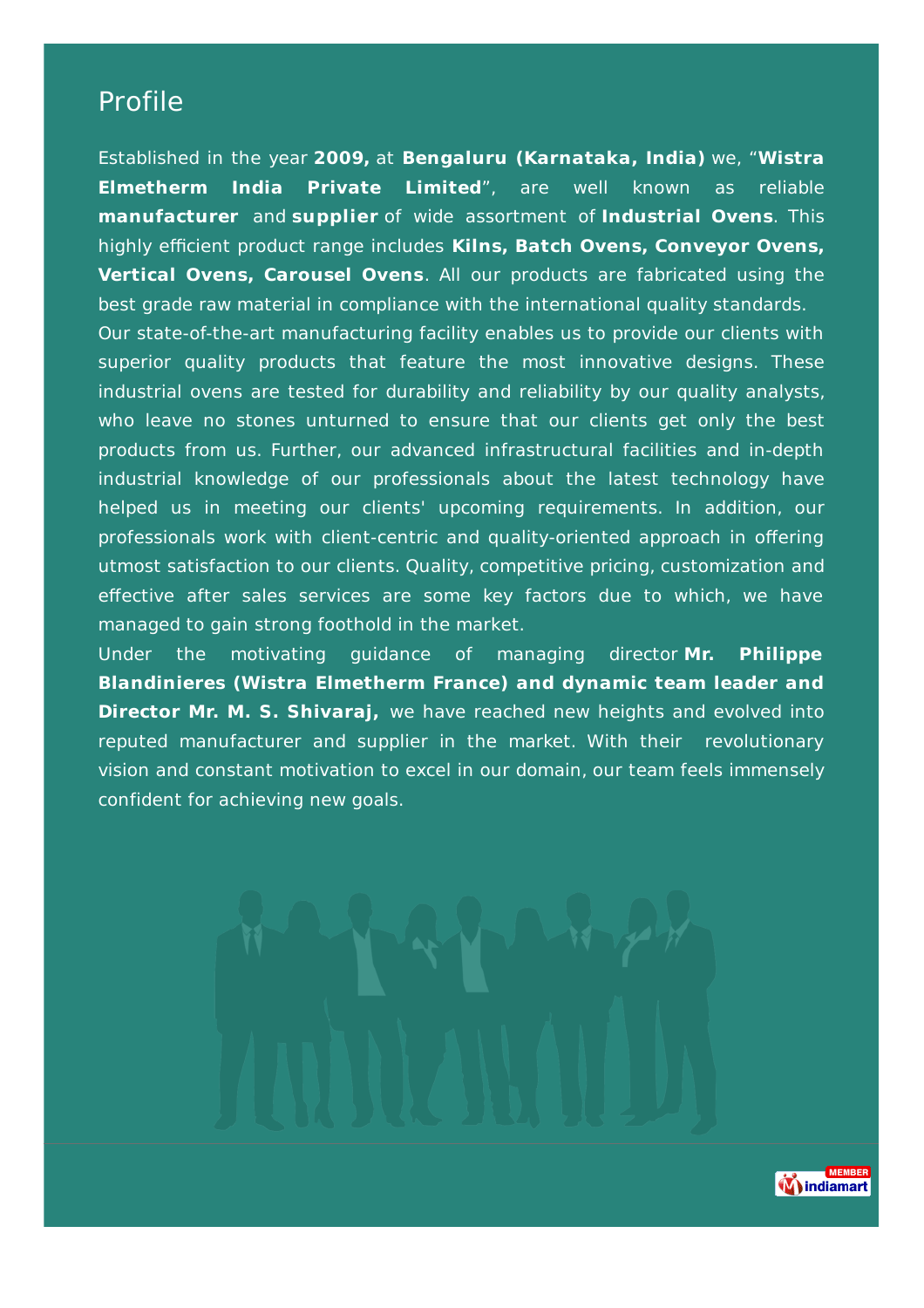## **INDUSTRIAL BATCH OVENS**



Industrial Hot Water Heated Batch Oven



Industrial Clean Room Batch Oven



Industrial Multi-Zone Batch Oven



Industrial Rail Guided Loading Batch Oven

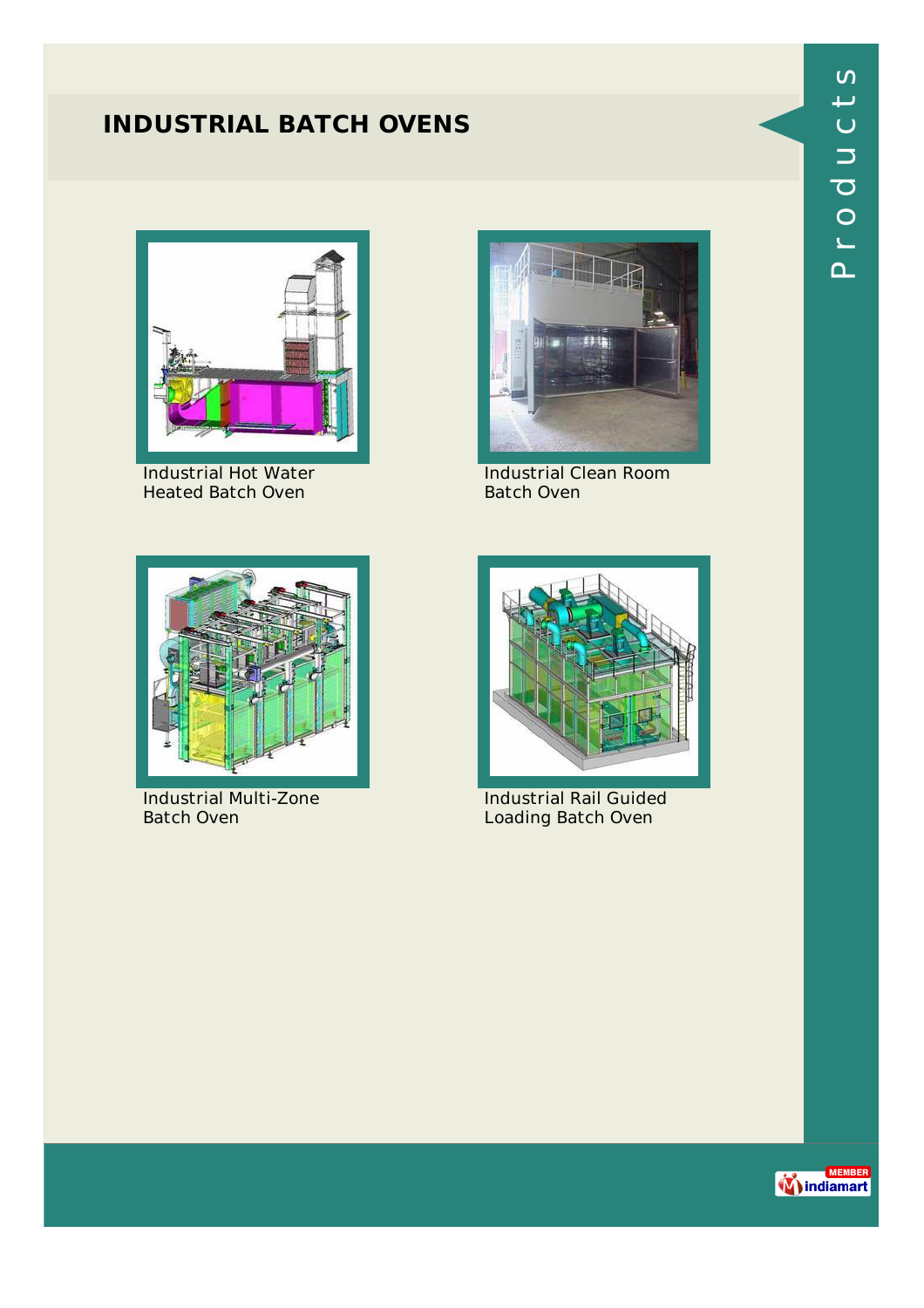#### **INDUSTRIAL SPECIAL PURPOSE MACHINES**



Industrial Twin Station Welding Machine



Front Fork Outer Tube Washing Machine



Shox's Outer Tube Washing Machine



Twin Station Gas Filling Machine

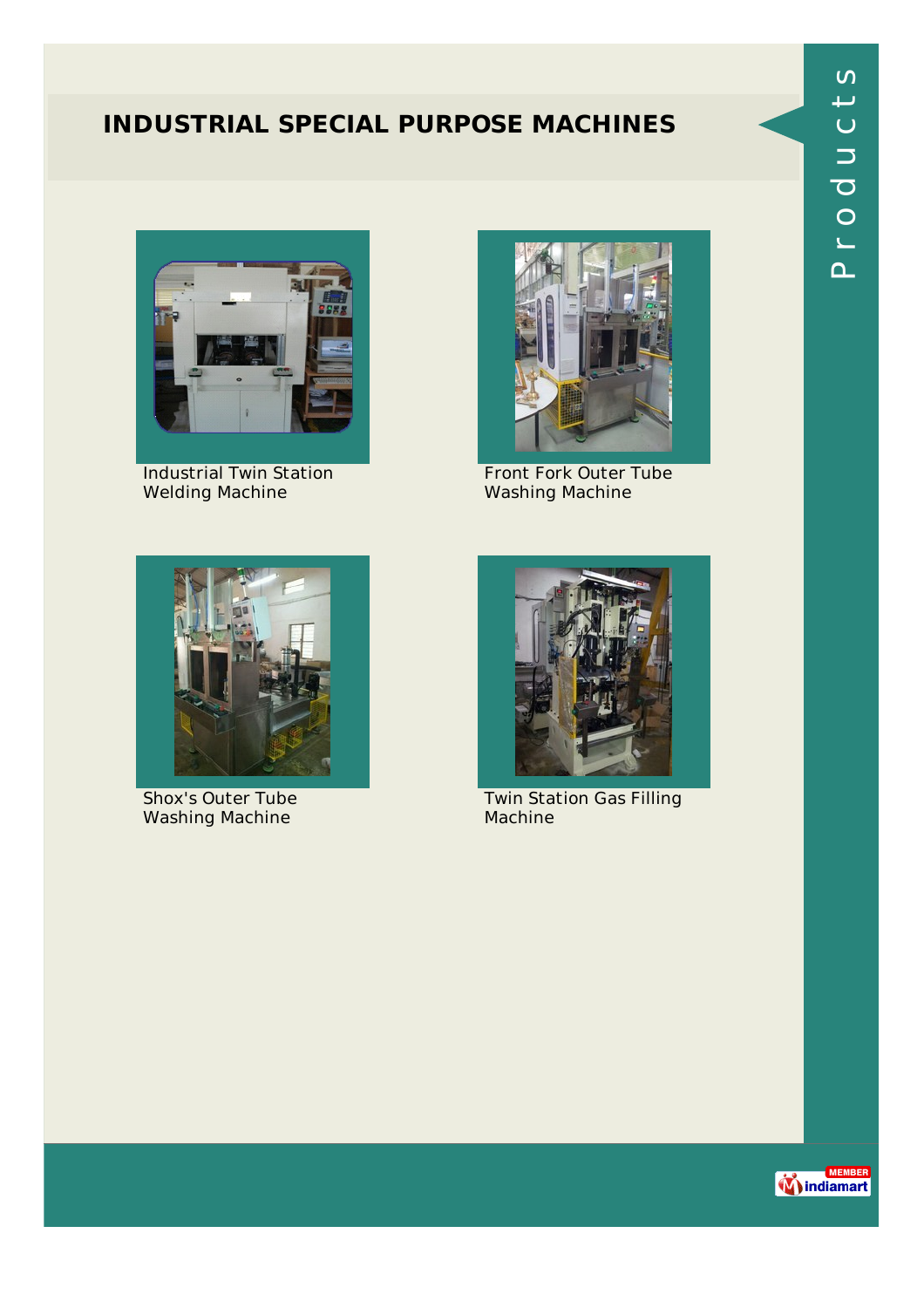#### **INDUSTRIAL CONVEYOR OVENS**



Industrial Fluxing Ovens **System** 



Industrial Vulcanization Tunnel Ovens



Industrial Composite Wire Polymerization Tunnel Ovens



Industrial 3 Level Polymerization Tunnel Ovens



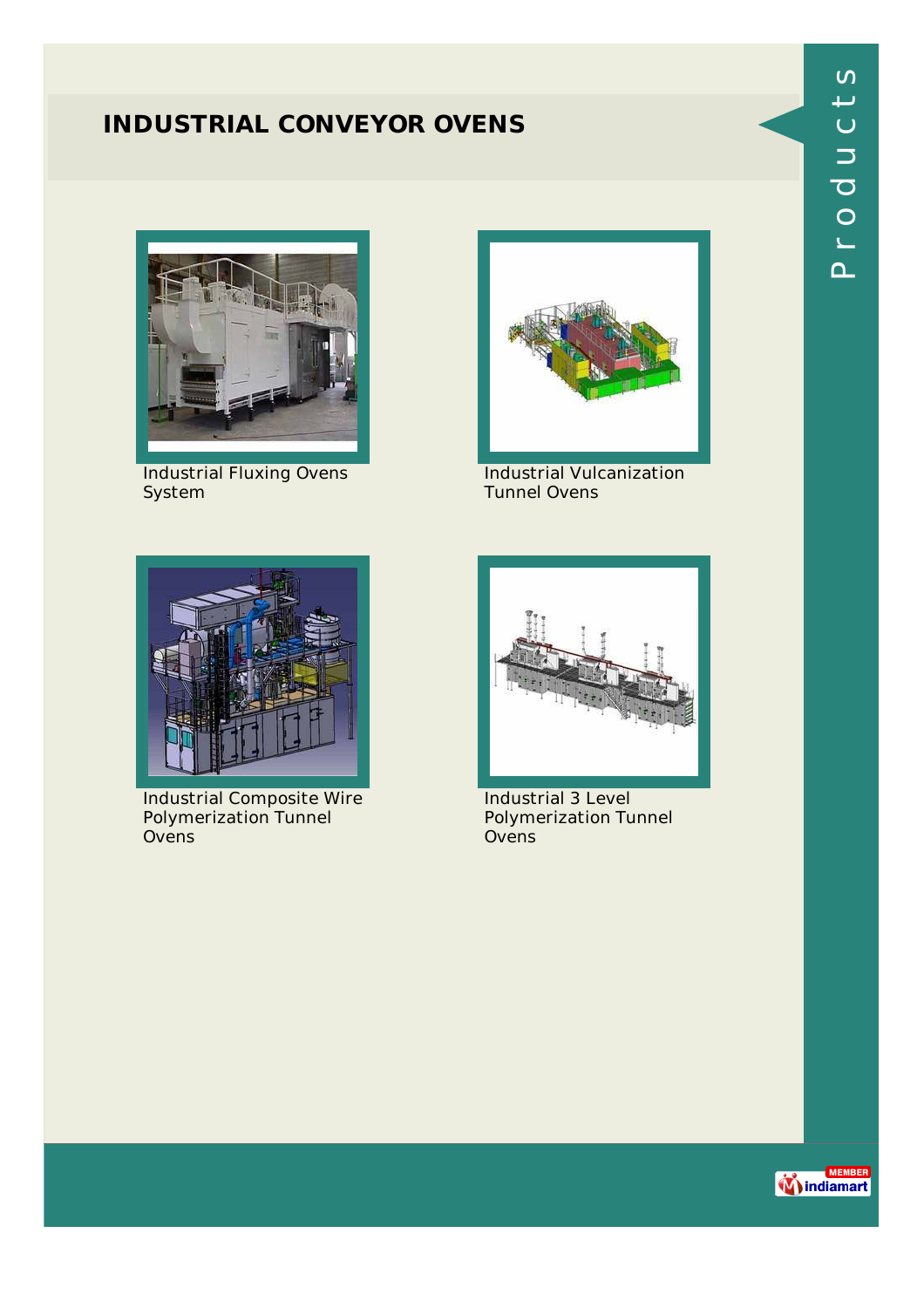### **INDUSTRIAL VERTICAL OVENS AND TOWERS**



Industrial Preheating Tower



Industrial Steel Web Curing Oven



Industrial Heat Treating Vertical Oven



Industrial Composite Curing Vertical Oven

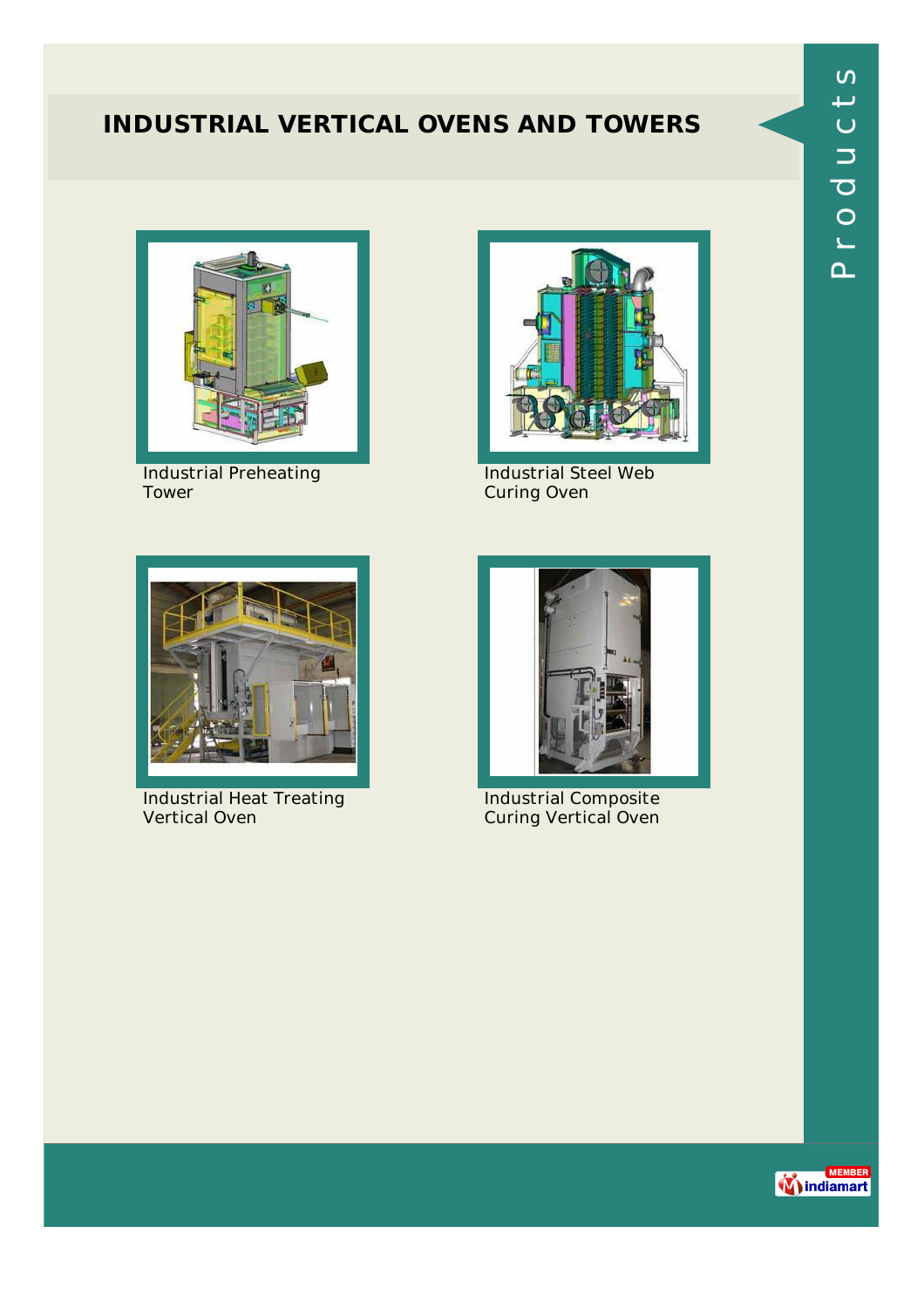

Industrial Trim Carousel System



Industrial 3 Level Carousel System



Industrial Swing Seat Oven For Automotive Light

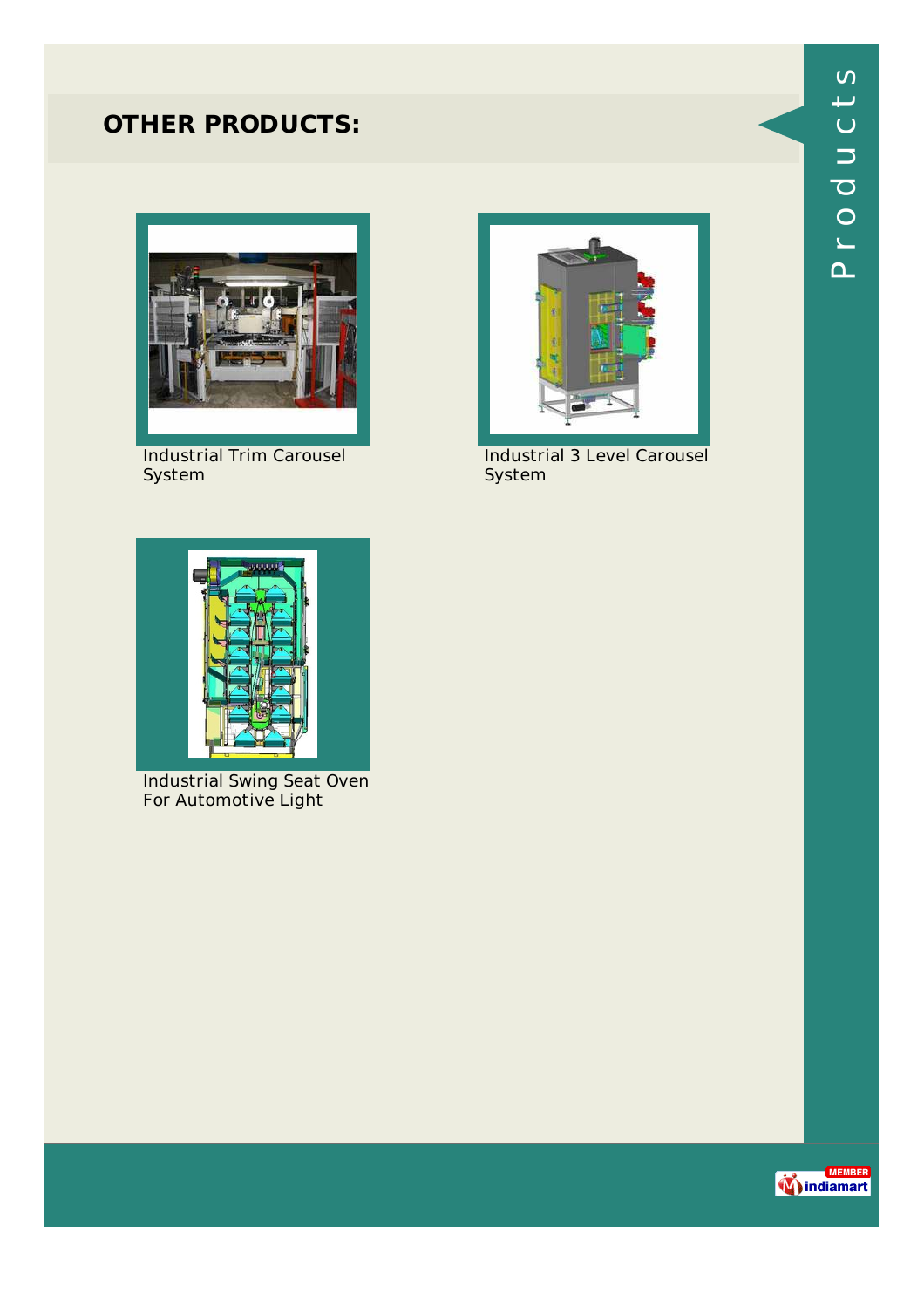

Industrial Custom Batch Oven



Industrial Break Pad Curing Batch Oven



Industrial 3 Station Limb Assembly Machine



Industrial Spin Riveting Machine

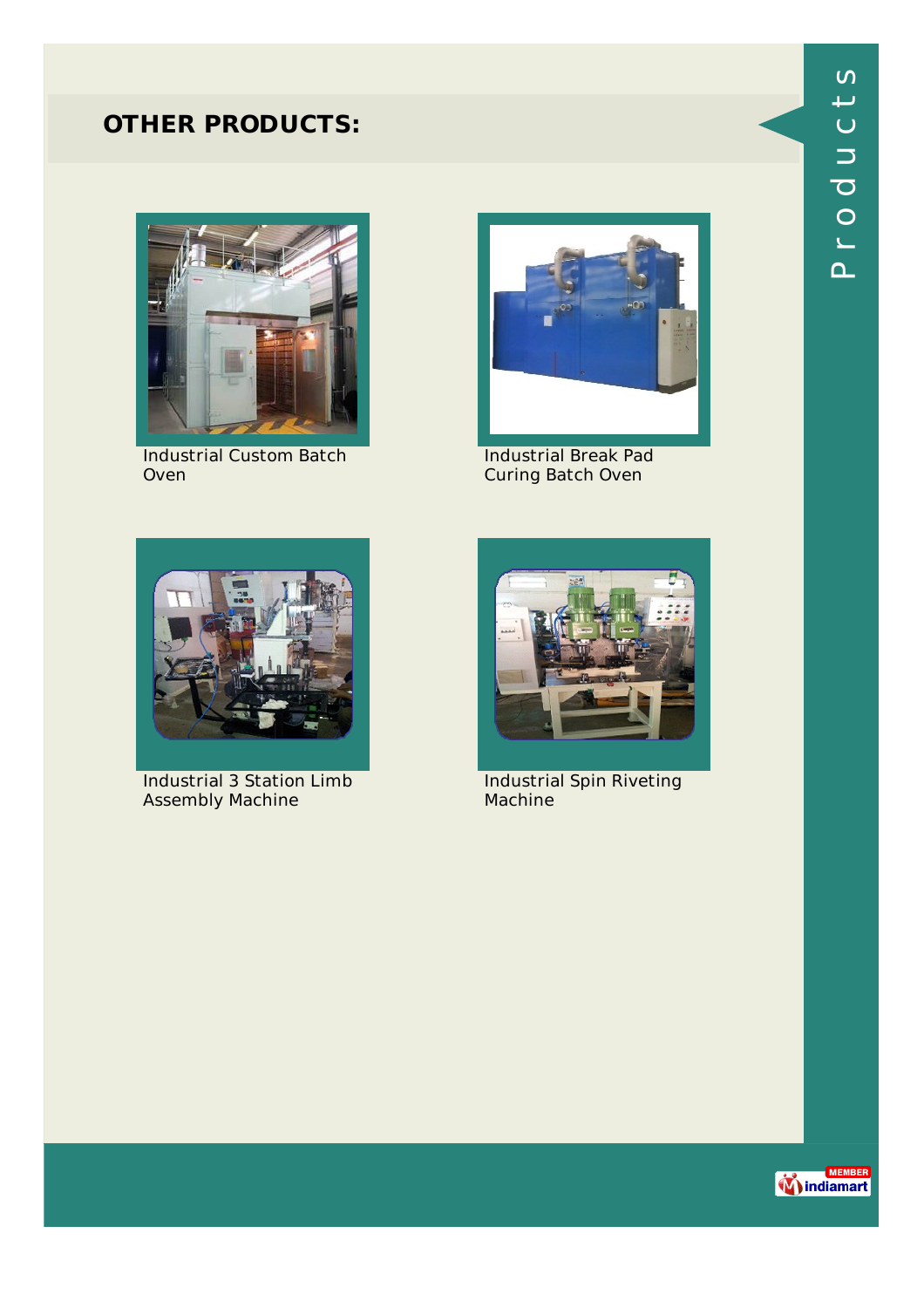

Industrial Spinning Machine



Industrial Gas Filling Machine



Industrial 3 Station, Tourquing & Spin Riveting



Induction Hardening Machine

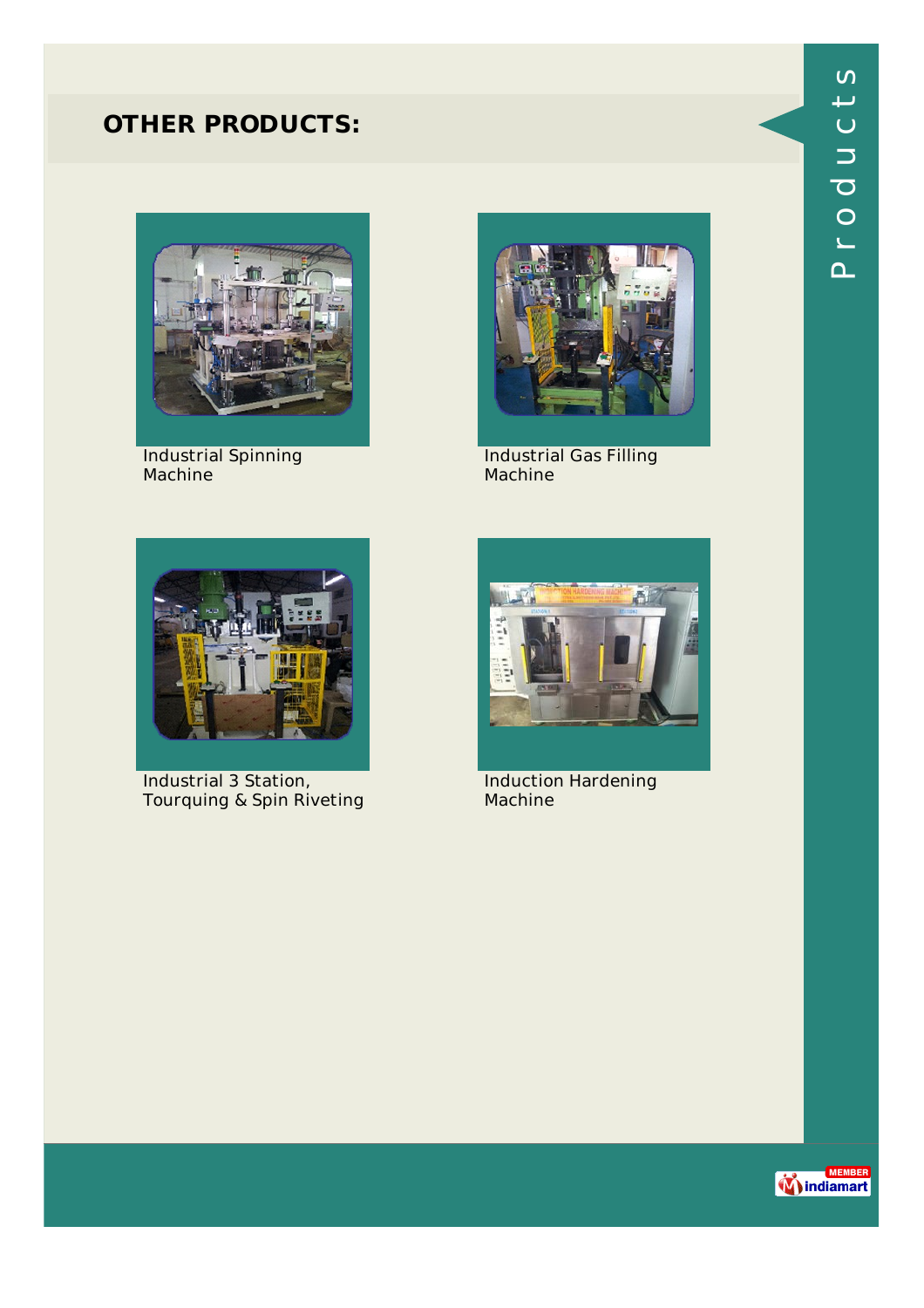

Industrial Oil Filling Machine



Industrial Torquing Machine



**Industrial 3 Point Caulking Industrial Front Fork** 



Assembly Line

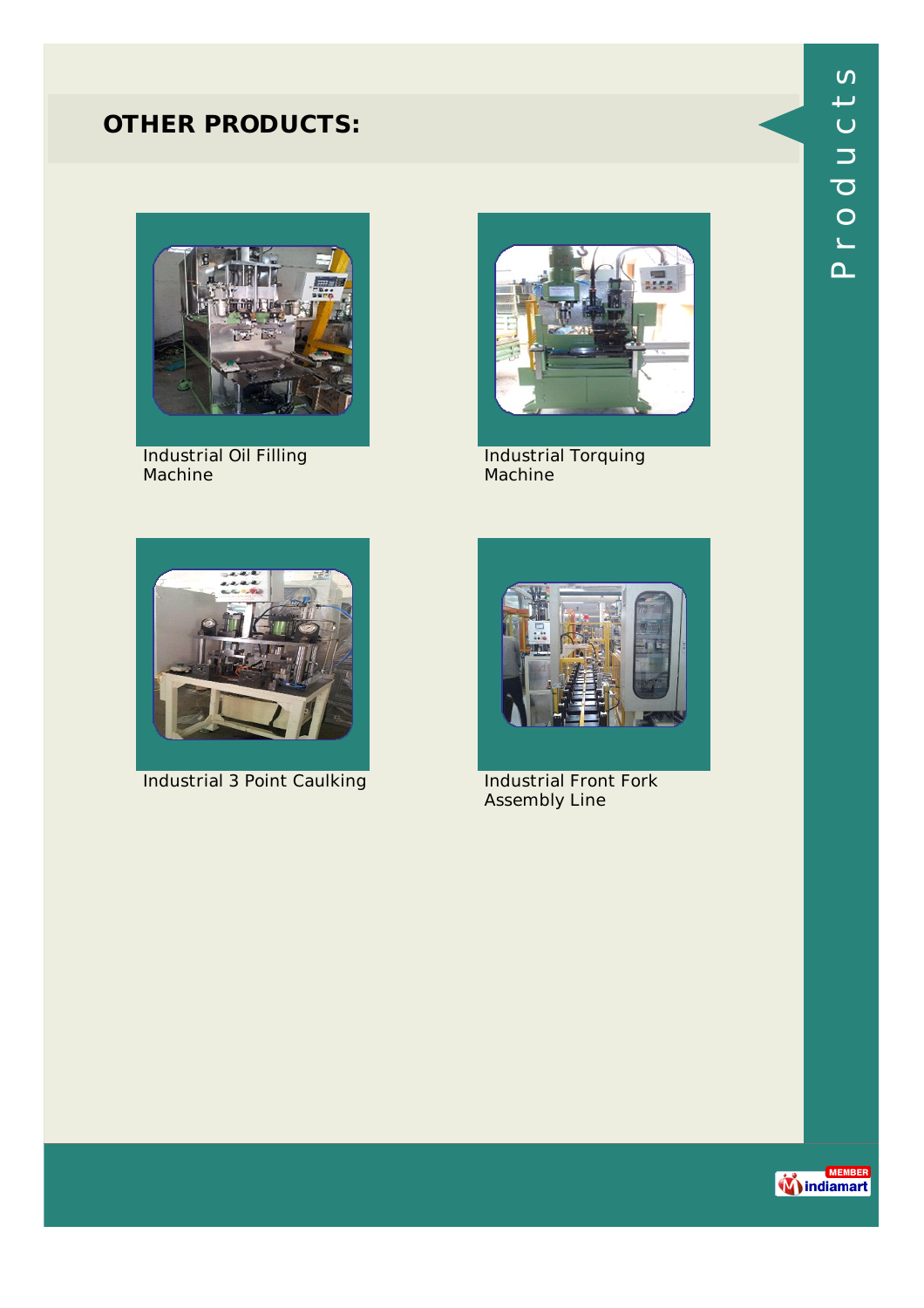# Factsheet

| Year of Establishment                                        | : 2010                                       |
|--------------------------------------------------------------|----------------------------------------------|
| Nature of Business                                           | : Manufacturer, Exporter, Supplier, Importer |
| <b>Total Number of Employees</b>                             | $: 11$ to 25 People                          |
| Primary Competitive Advantage : Provide Customized Solutions |                                              |
| <b>Contract Manufacturing</b>                                | ٠                                            |